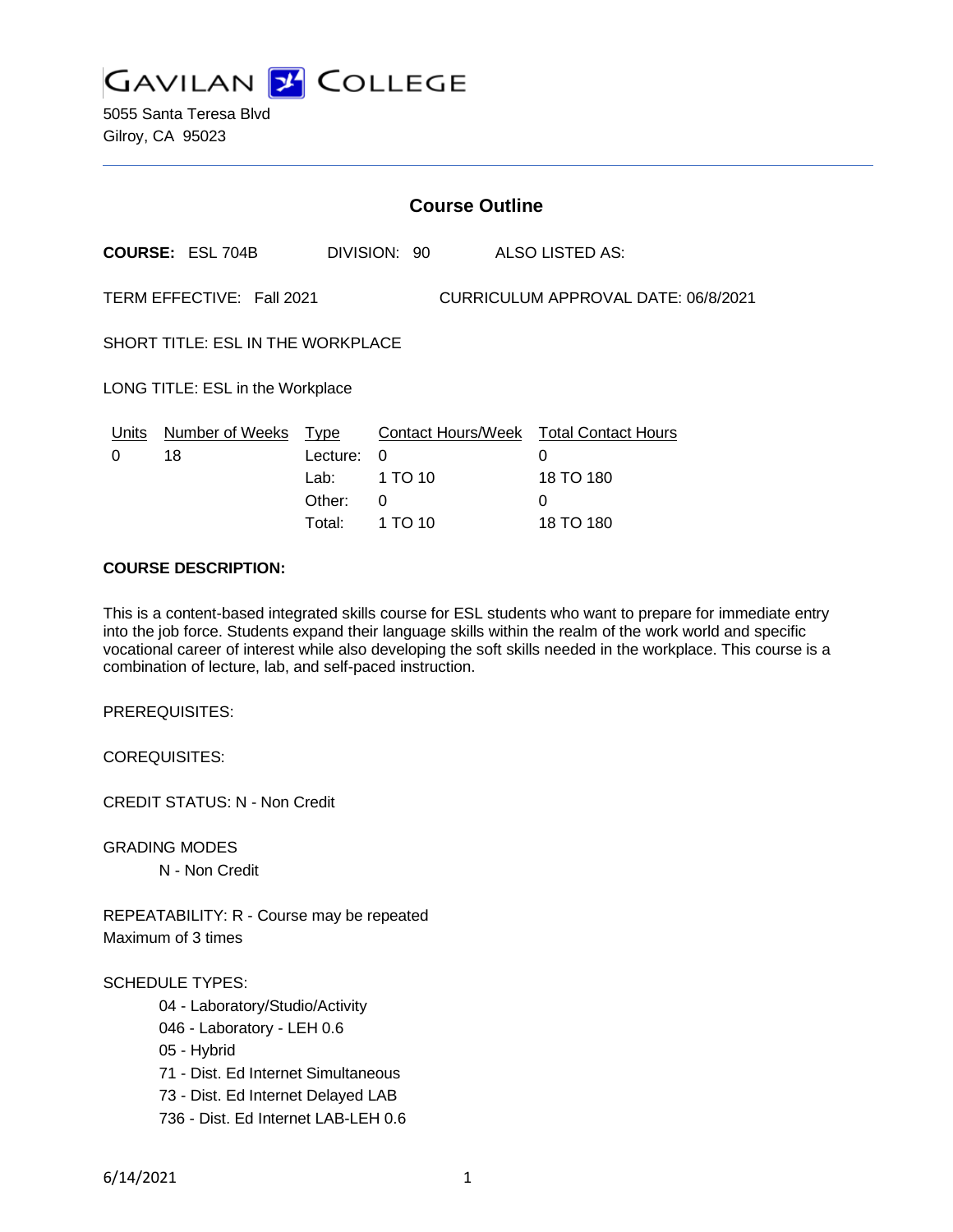## **STUDENT LEARNING OUTCOMES:**

By the end of this course, a student should:

1. Recognize, define, recall, and utilize vocational vocabulary.

2. Demonstrate cooperative work strategies and sociability in communication with co-workers and customers.

3. Follow procedures for machine operation and job safety.

## **CONTENT, STUDENT PERFORMANCE OBJECTIVES, OUT-OF-CLASS ASSIGNMENTS**

Curriculum Approval Date: 06/8/2021

#### 4.5-45 Hours

CONTENT: Students are introduced to course objectives, provide an assessment of their reading skills, have an orientation to the software and hardware used in the program, and discuss time management skills. Students take and leave phone messages.

Students focus on specific grammar points (ex.: future tense, would like to, and object pronouns); improve their reading skills in a self-paced environment. In lab, students work in their individual vocational modules (Retail, Hospitality Services, Construction Food Services).

STUDENT PERFORMANCE OBJECTIVES: Student will be able to take and leave phone messages. The ability to read, write and communicate orally about topics in their vocational field will be demonstrated.

#### 4.5-45 Hours

CONTENT: Students ask questions about real estate needs and answer queries. Students focus on specific grammar points (ex.: object pronouns/placement of multiple object pronouns); improve their reading skills in a self-paced environment. In lab, students work in their individual vocational modules (Retail, Hospitality Services, Construction Food Services).

STUDENT PERFORMANCE OBJECTIVES: Student will be able to select housing after interpreting classified ads, interpret leasing and rental agreements, and fill out an application form. The ability to read, write and communicate orally about topics in their vocational field will be demonstrated.

#### 4.5-45 Hours

CONTENT: Students report problems with machines, interpret operating instructions and warnings, fill out repair orders and give estimates. Students focus on specific grammar points (ex.: past continuous tense and two-word verbs); improve their reading skills in a self-paced environment. In lab, students work in their individual vocational modules (Retail, Hospitality Services, Construction Food Services).

STUDENT PERFORMANCE OBJECTIVES: Student will be able to understand function of machines at work and be

able to fill out a repair order. The ability to read, write and communicate orally about topics in their vocational field will be

#### demonstrated.

#### 4.5-45 Hours

CONTENT: Students fill out rain checks, correct mistakes, and check sales receipts.. Students focus on specific grammar points (ex.: comparisons); improve their reading skills in a self-paced environment. In lab, students work in their individual vocational modules (Retail, Hospitality Services, Construction Food Services).

STUDENT PERFORMANCE OBJECTIVES: Student will be able to respond to complaints and make exchanges. The ability to read, write and communicate orally about topics in their vocational field will be demonstrated.

#### **METHODS OF INSTRUCTION:**

Cooperative learning groups, pair work, one-on-one tutoring, computerized instruction.

#### **REPRESENTATIVE TEXTBOOKS:**

Online resources or materials provided by the instructor.